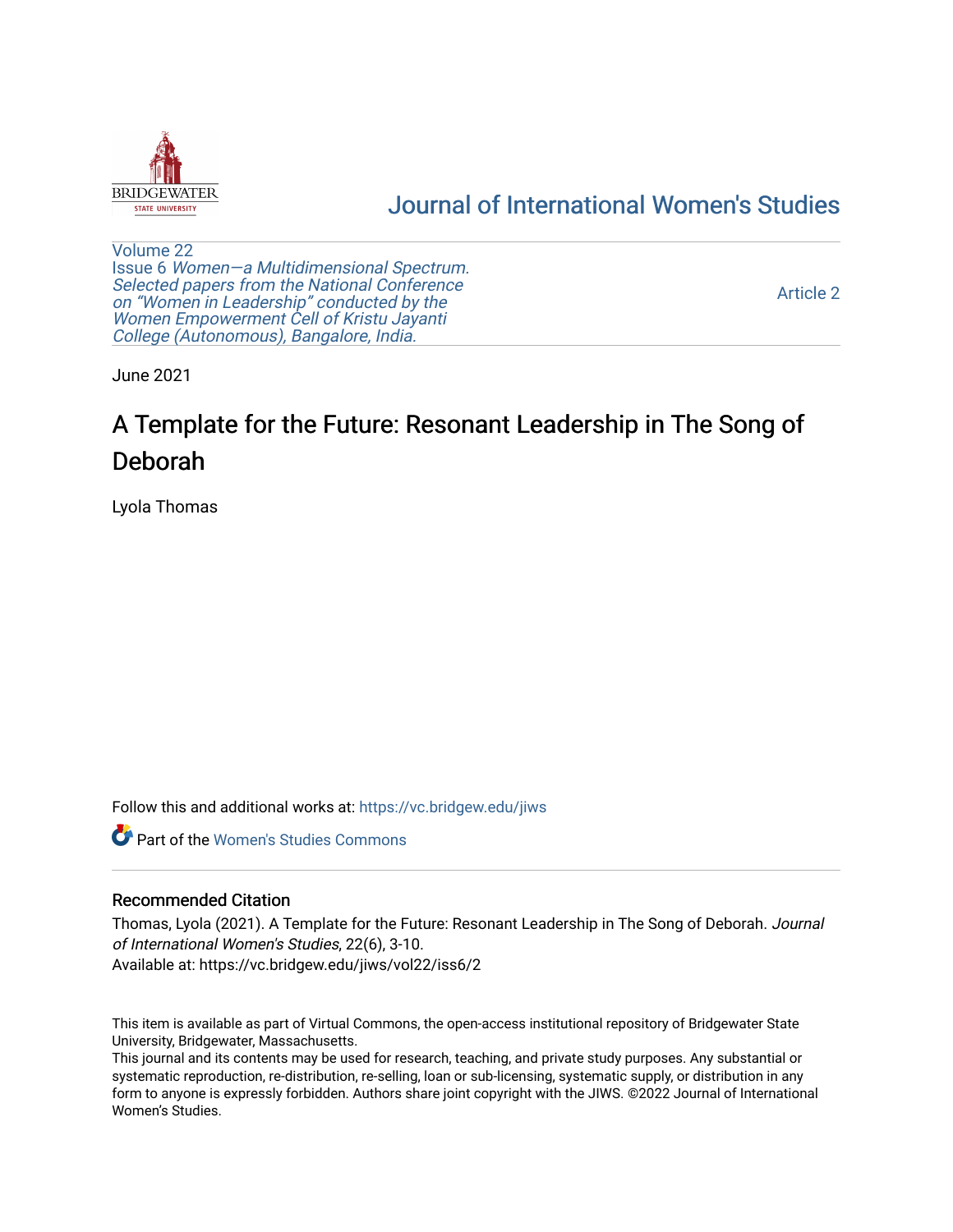#### Thomas: A Template for the Future

This journal and its contents may be used for research, teaching and private study purposes. Any substantial or systematic reproduction, re-distribution, re-selling, loan or sub-licensing, systematic supply or distribution in any form to anyone is expressly forbidden. ©2021 Journal of International Women's Studies.

#### **A Template for the Future: Resonant Leadership in** *The Song of Deborah*

By Lyola Thomas<sup>1</sup>

#### **Abstract**

While leadership seems to come naturally for many great leaders, leadership is also a skill that can be learned. Some leaders gradually grow into successful leadership positions but, for others, leadership is a challenge that they suddenly find themselves rising to meet. In the heroic poem, *The Song of Deborah,* we come face to face with Deborah—a woman who suddenly becomes a leader—and she leads her community to victory and social transformation. This paper delves into her character and her leadership role within her patriarchal cultural history and attempts to investigate and understand if leadership skills are personality specific or gender specific and if women leaders share a common distinctive style. The paper concludes by framing a template for ideal leadership that is gender neutral and more suited for the emerging generations of the future based on the concept of resonant leadership and how these principles can even be adopted by contemporary leaders to make their leadership more reflective and thus more effective. The main objective of this paper is to popularize the concept of resonant leadership by reviewing it from a literary perspective using *The Song of Deborah* as a text that exemplifies this type of leadership.

*Keywords*: Resonant Leadership, Women in Leadership, Deborah, Leadership Skills, Gender neutral leadership, Patriarchy

#### **Introduction**

The COVID-19 pandemic has brought with it uncertainty and ambiguity about the future, and global leadership seems to be lacking. But where can such leaders be found? This is an opportune time to reflect on this dilemma: Are good leaders born with innate skills, or do they grow and develop into the leadership roles that they are called to take on.

"People believe that you can't teach leadership skills and that great leaders are born, not made because whenever somebody emerges as a great leader, it's easy to say, 'They were obviously born to lead!' Leadership is a personal journey, but too many leadership programs still teach people to lead as though their right to lead a team were God-given and didn't need to be earned -- or even discussed. Too much leadership development tarts with the question, 'How should I manage my team?' instead of the question 'Why should anybody on my team listen to me?'" (Ryan, 2016).

<sup>1</sup> Dr. Lyola Thomas is an Assistant Professor, Post Graduate Department of English, Kristu Jayanti College, Bangalore. Email: lyola@kristujayanti.com.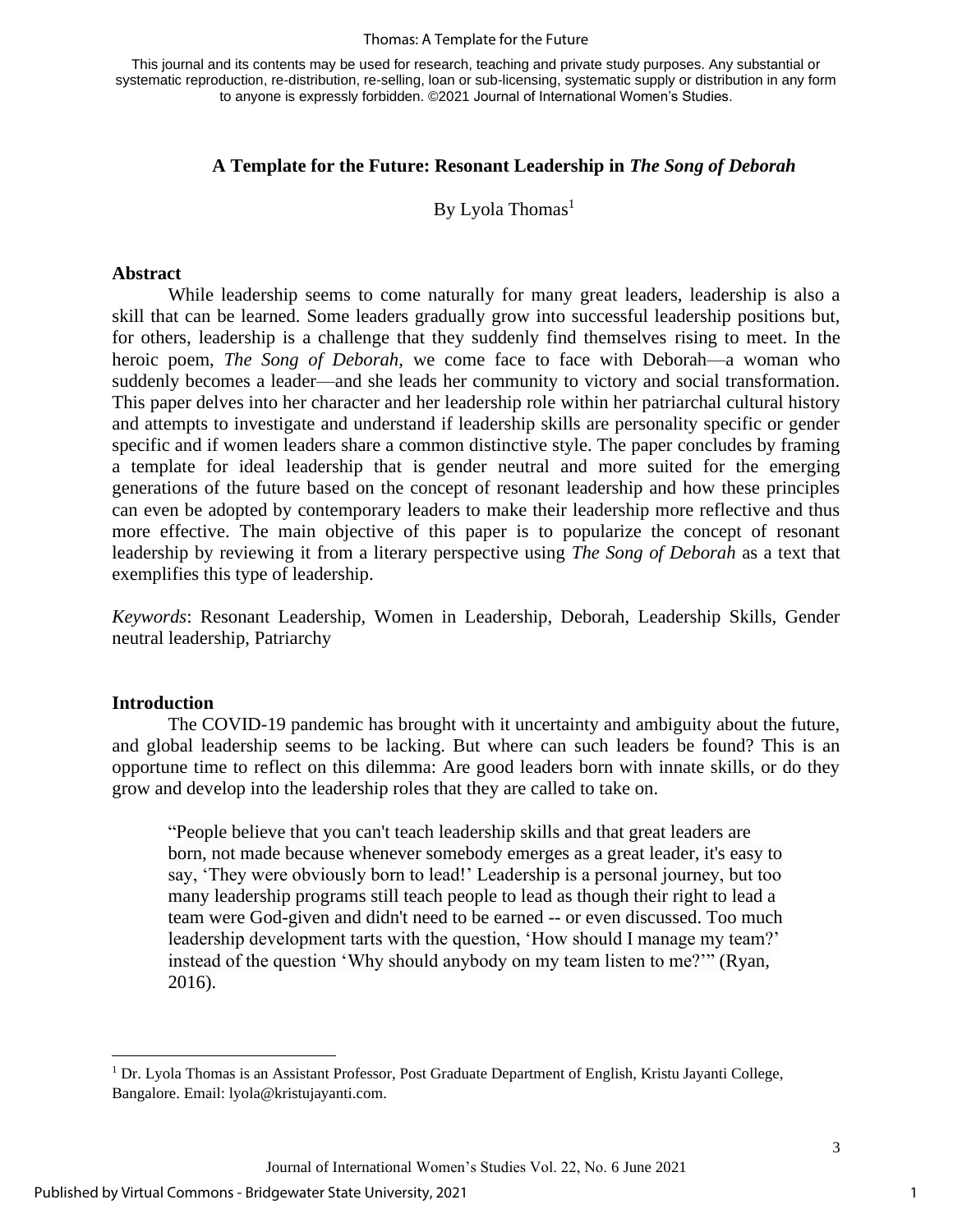It is with this self-reflective question that we can begin creating a new template for leadership. Fortunately, though, there is no need to reinvent the wheel as the blueprint for the leadership that we need today has evolved and developed into what is known as resonant leadership.

What is resonant leadership? It is an idea coined by Daniel Goleman, that is easier to explain than put into practice. Resonance can be defined simply, as the sound produced through a synchronous vibration that is created when an object vibrates, and the rate of vibrations are similar to the sound waves produced by another proximate object. For example, if you hit a glass that holds a certain amount of water, it will resonate with a certain frequency, which will cause other glasses to resonate too. How does this apply to leadership? Leaders can either send out positive or negative wavelengths, which reverberate throughout their business and influence others; "Resonant leaders are aware that their actions have the ability to impact others and use emotional intelligence to guide and help others" (Culture Amp, 2019).

So, if resonant leadership is all about helping and guiding others, is it very far from what the common perception of leadership is? What do people perceive as the most important qualities for successful leadership today? A cross sectional study involving 192 respondents gives us a few thought-provoking indications. The common perception among the respondents is that a good leader is an individual who has focus and vision, with dedication and passion coming as close seconds. The data displayed in the given graph clearly reveals this with focus and vision scoring 25 percent and dedication and passion scoring 24 percent.

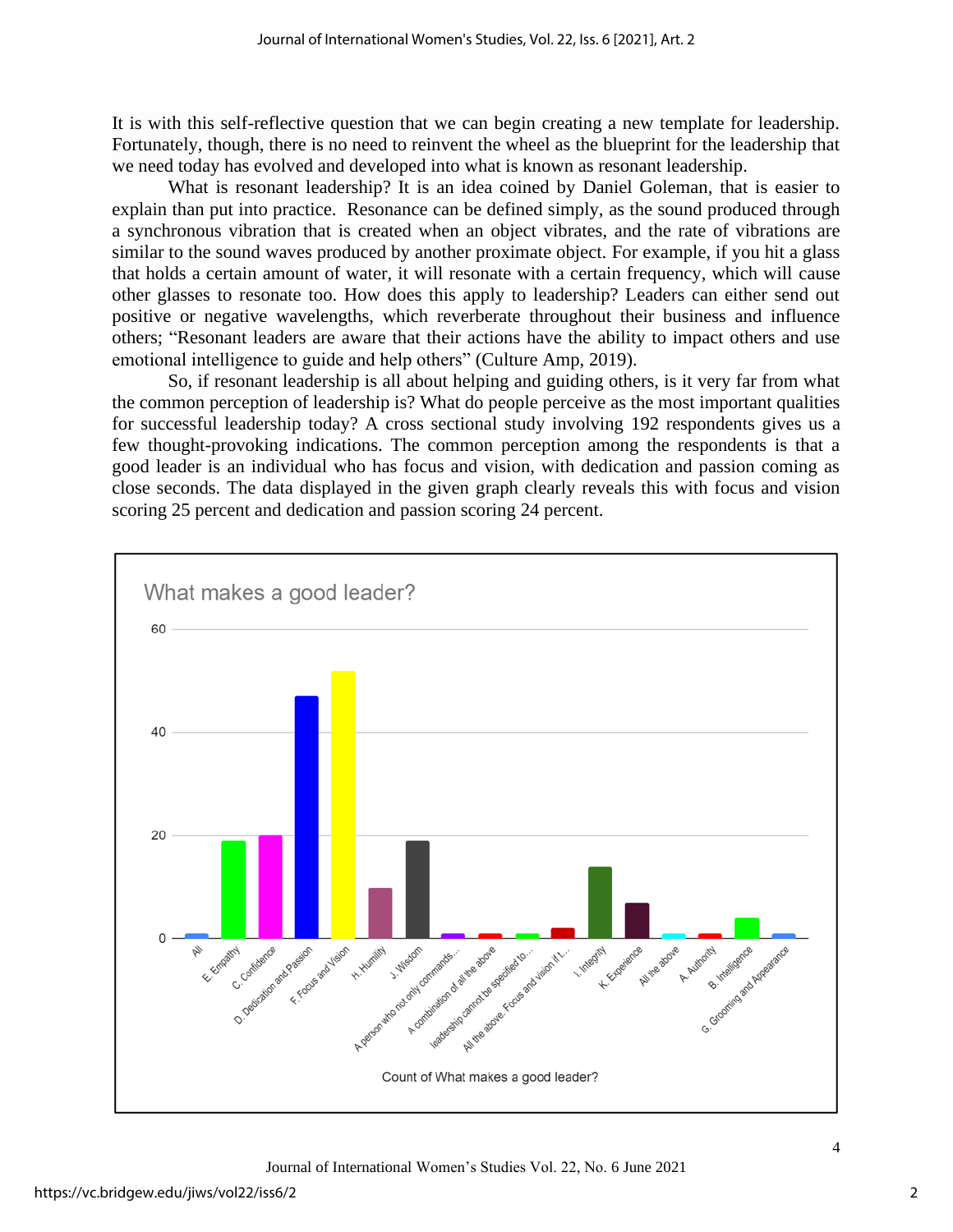While traditional leadership works from a hierarchical top-down model, resonant leadership operates in the exact opposite way. The major characteristics of resonant leadership are "Self-awareness, Authenticity, Empathy, Relationship management and Social awareness" (Clarke, 2015). A better understanding of these concepts in action can be attained if we look at the life and character of a leader who embodies resonant leadership in her leadership style. The historical character of Deborah as revealed in the poem "*The Song of Deborah"* is an example of how successful resonant leadership can be. One of the ways in which leadership is learned is through analyzing and mimicking different leadership models. A closer study reveals why Deborah's leadership model is still so important and relevant.

At a time when law and order was not a given, and when each man did as he wished, there rose a woman named Deborah who took the reins of the community in her hands. Bible scholars "claim that this song, found in chapter 5 of the book of Judges, is one of the oldest existing biblical texts. They often date it to the 11th or even 12th century B.C.E., hundreds of years earlier than the rest of the book of Judges." (Frolov, 2021) She was a judge settling the disputes among the people as we see in Judges 4:4-5: "Now Deborah, a prophet, of Lappidoth, was leading Israel at that time. She held court under the Palm of Deborah between Ramah and Bethel in the hill country of Ephraim, and the Israelites went up to her to have their disputes decided" (Book of Judges). Not only was she a judge, but she was a mighty warrior and a prophet as we see in Judges 4:6: "She sent for Barak son of Abinoam from Kedesh in Naphtali and said to him, "The LORD, the God of Israel, commands you: 'Go, take with you ten thousand men of Naphtali and Zebulun and lead them up to Mount Tabor. I will lead Sisera, the commander of Jabin's army, with his chariots and his troops to the Kishon River and give him into your hands.' Barak said to her, "If you go with me, I will go; but if you don't go with me, I won't go" (Book of Judges). Here, we see Deborah speaking as a prophet on behalf of God and going into war at the behest of Barak. It is after their decisive victory that she composes The Song of Deborah. Thus, we see how the character of Deborah is a true leader in many aspects; she is multifaceted and is a mighty warrior, judge, prophetess, and minstrel all in one.

Deborah was not born a leader but became a leader because the role was demanded of her. Underlining her capability to lead at a time when women gained their identity only in their relationship to men as a mother, wife, or daughter. Deborah takes on several roles such as warrior, judge, minstrel, leader, and prophet. She is both a political leader and a spiritual and military leader for the Israelites. This in itself is an amazing phenomenon in a culture and community steeped in patriarchy. Several centuries later in more 'progressive' times, women still find it difficult to surpass the demanding roles of nurturing and caregiving to seek top leadership roles. This is also evident when we consider the responses to the question; do you think the demanding roles of nurturing and care giving continue to keep women away from donning the mantle of leadership roles?

3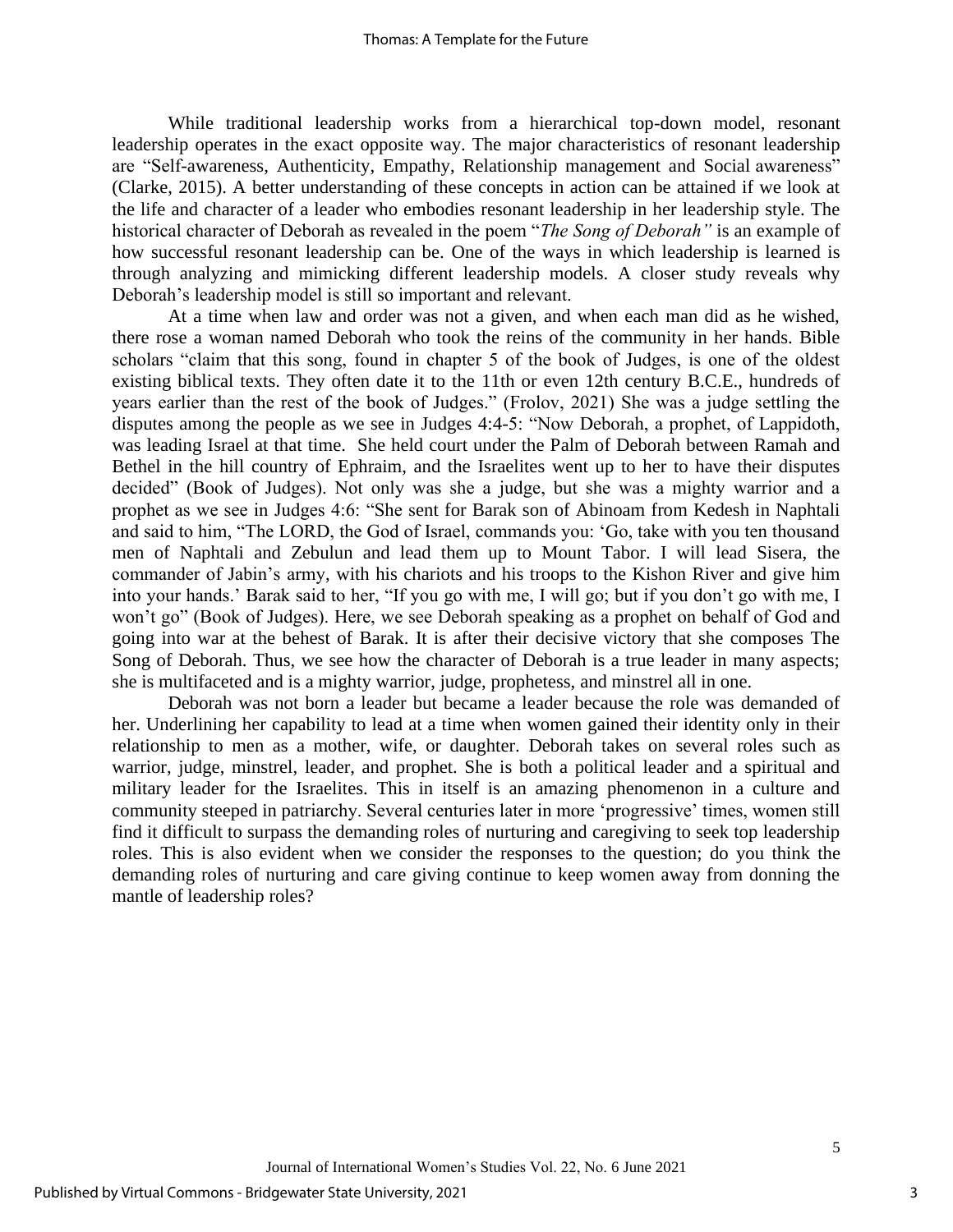

The answer was an overwhelming 'yes'. About 46 percent of the respondents felt that this was true and that it was difficult for women to be leaders if they are involved in domestic care giving.

The same respondents stated that they believed that women would make better leaders if given a chance, as depicted in the graph below. So, do women leaders share a distinctive style of leadership? Given a chance would women leaders be more caring and empathetic? Perhaps women leaders are naturally more inclined to resonant leadership.

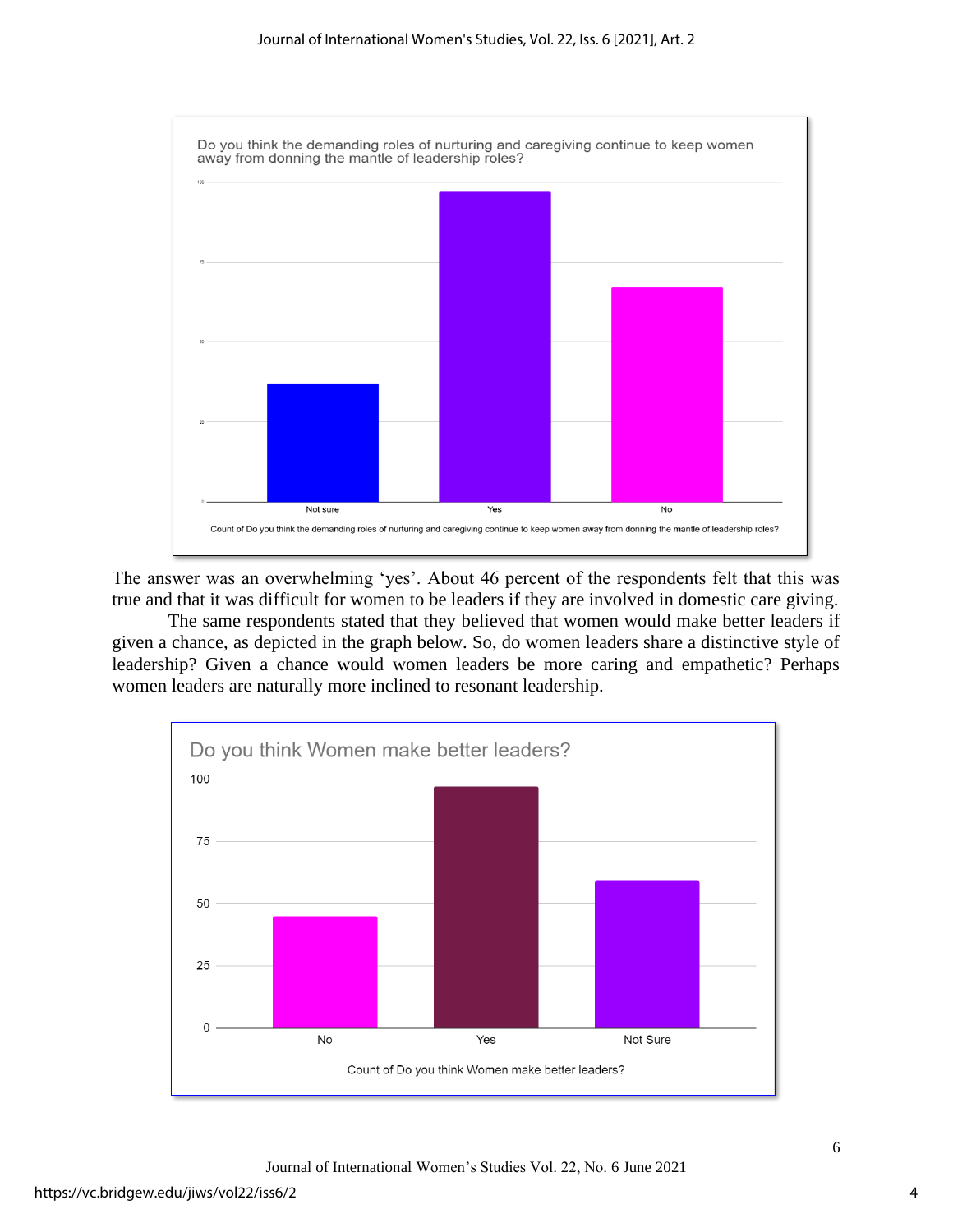Deborah took the chance she was given. The Song of Deborah reveals what a successful leader she was. One of the dominant characteristics of Resonant Leadership is the quality of selfawareness and authenticity and these are the foremost principles that Deborah adopts in her leadership style. We see that her self-awareness is derived from her relationship to Yahweh, her God and the God of her people: "The first of all duties is not the bringing of offerings, but the surrender of one's self to the will of God" (Paton, 2013). This Deborah did this very easily as we see in verse 5:2 when she makes an open call to praise God: "Hear this, you kings! Listen, you rulers! I, even I, will sing to[a] the Lord; I will praise the Lord, the God of Israel, in song" (Judges).

Deborah showcases an authentic leadership style; her proclamations are truthful, and she has no hidden agendas. She is aware of gender, social, and cultural biases but does not shy away from them. She does what must be done and says what must be said:

Despite the fact that Deborah is indeed a woman warrior who displays both wisdom and courage (more so than even her general), for a man to be killed by a woman was still considered shameful. During the period of judges, when political organization was loose, leaders emerged from among the people based upon their personal charisma and military prowess. Consequently, exceptional women could and did become judges. However, gender biases still operated in Israelite society and women warriors were rare (Koosed, 2021).

The next characteristic of resonant leadership is empathy:

Goleman classifies this empathy with three components: *cognitive empathy* – which is simply having an awareness of how people feel, *emotional empathy* – when we get a sense of feeling what someone is going through and *empathic concern'* – where we are moved to help others when needed. Being able to emotionally connect with others is powerfully resonant, as doing so lets people know that you understand them and are concerned for their well-being (Clarke, 2015).

Deborah's empathy is also revealed in *The Song of Deborah* in the way she is aware of how the people are feeling. Her empathetic concern is also displayed in her response to Barak who refuses to go to war unless she accompanies him.

According to Boyatzis (2014), "Resonant leaders are able to build trusting, engaged, and energizing relationships with others around them". An example of her relationship management and social awareness is seen in Judges 5:1: "When the princes in Israel take the lead, when the people willingly offer themselves." Deborah's social awareness is revealed through these words; we see how well Deborah can command the heart and mind of the people she leads. They willingly offer themselves even when they know that they are putting their lives in danger. Through this we see how Deborah can identify the needs of the community and take the necessary action to fulfill those needs. She can command both the princes and the common people. This shows how well attuned and socially aware she is, able to garner the support of the different social strata and make the right decisions at the right times to lead her people to victory. Again, these are qualities of a resonant leader: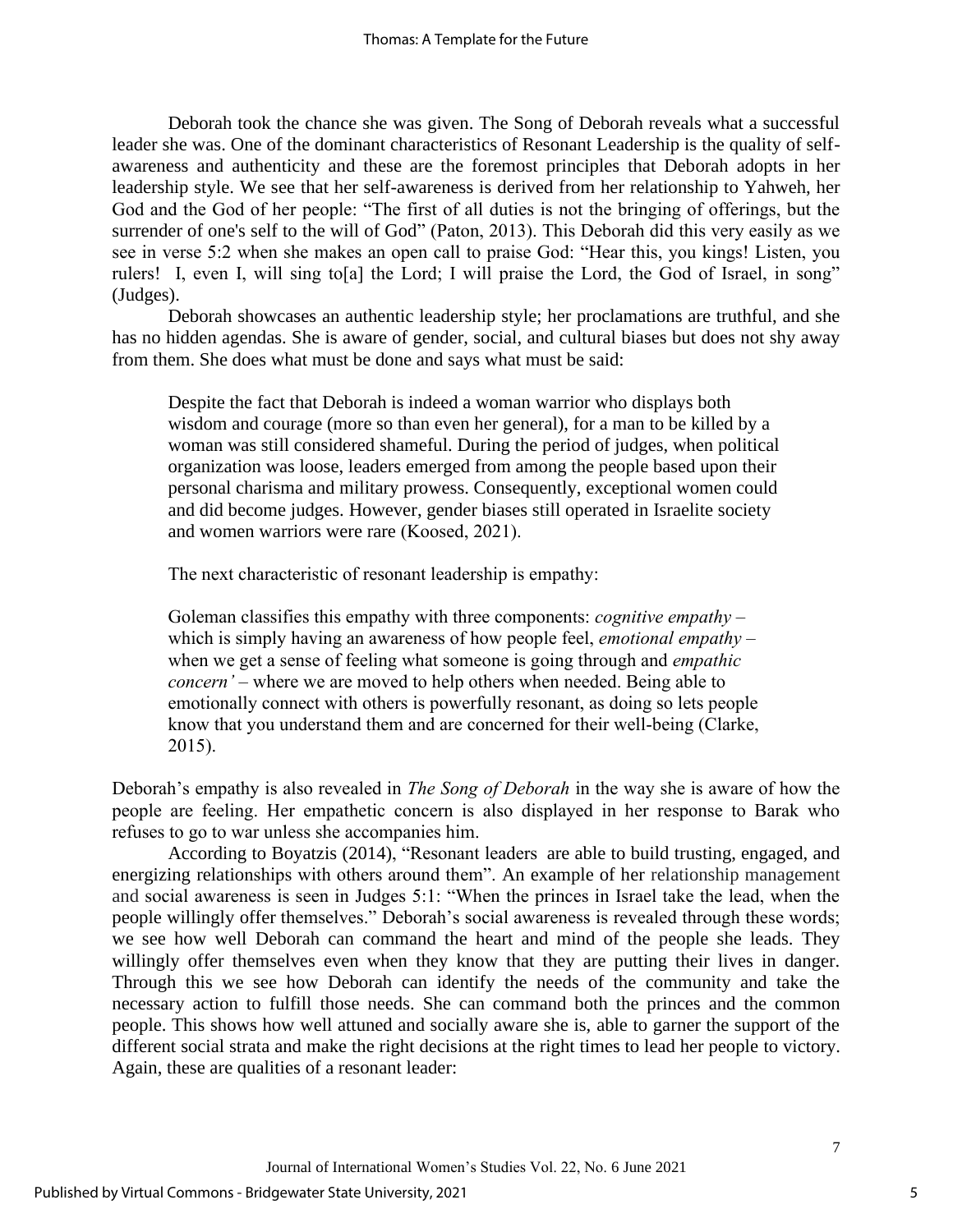As well as establishing relationships with others, resonant leaders are aware of how their organization is functioning and are able to meet the needs of their clients or partners. They do this by being attuned to how people are feeling, which allows them to say and do the right things at the right time in order to assuage frustrations and offer calm reassurance (Clarke, 2015).

The successful leadership modeling of Deborah set as it is in ancient history helps prove that leadership is not gender specific. This point is also backed by an overwhelming response in the negative to the question "Do you think good leadership is gender specific?"



The cross-sectional analysis of 192 respondents indicates that a good leader can be a man or a woman, proving the fact that leadership is a skill that can be learned. If leadership is a skill that can be taught, then should it be taught? Today leadership as a skill is not taught en-masse in schools and learning centers, while other life skills take precedence and are disseminated widely on a priority basis. It is a common misconception that leadership is but for a few. There is a clear distinction between leaders and managers. As Jordan (2017) puts it, something else that needs to be made clear is that:

not everyone is a leader and managers are equally important as leaders to an organization. In other words, being called a "manager" isn't being labeled as a second-class leader. Management is also a gift, and the position of management needs to be elevated to its rightful place, so that everyone understands that those who have the gift of management are certainly no less significant than those who have the gift of leadership.

This paper thus posits the importance of adopting and popularizing resonant leadership. If resonant leadership is adopted in organizations, it would not only boost employee productivity,

Journal of International Women's Studies Vol. 22, No. 6 June 2021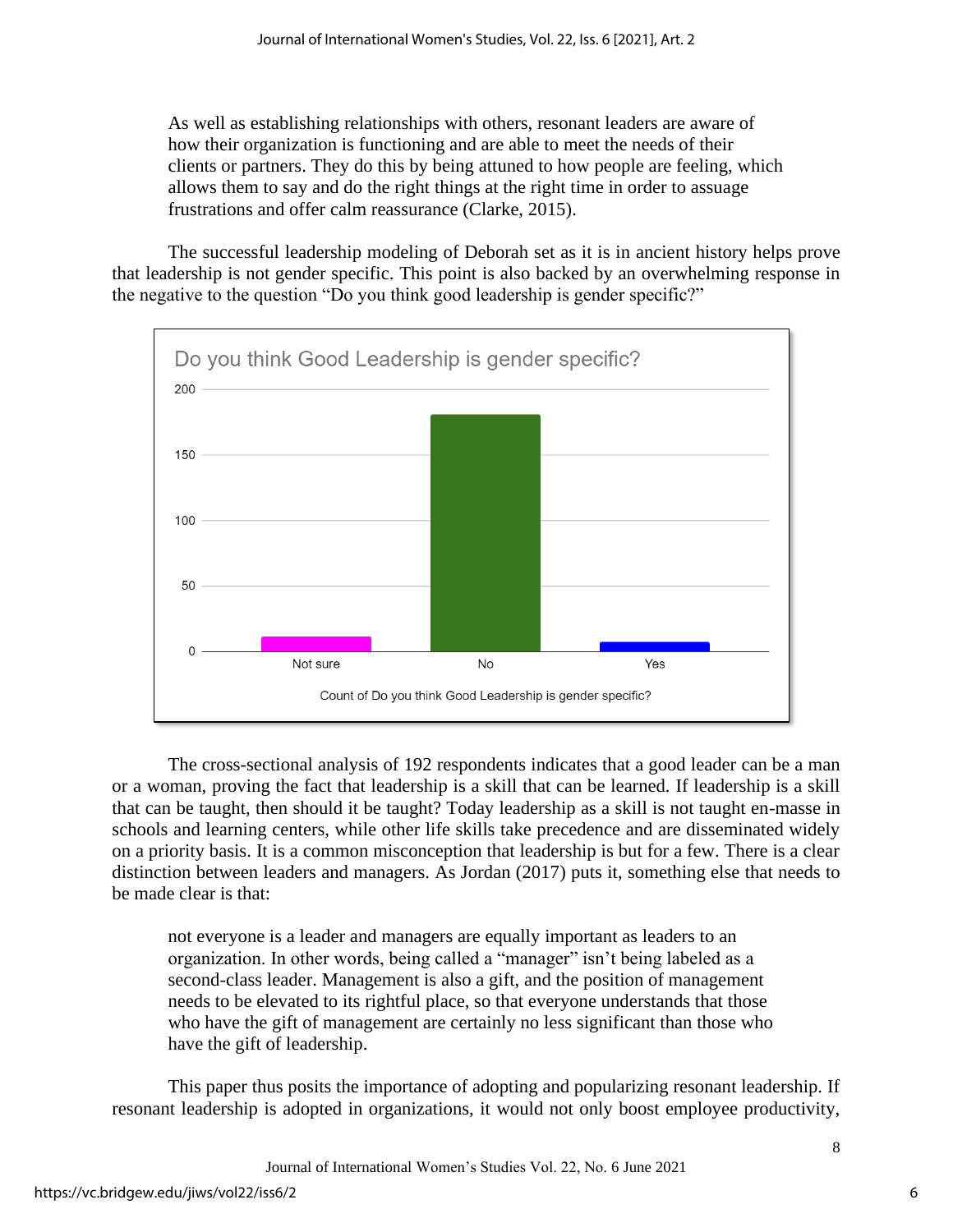but it would create workspaces where individuals feel validated and involved. It would encourage institution driven shared common goals. Resonant leaders who adopt the qualities of self-awareness, authenticity, empathy, relationship management, and social awareness would be able to inspire and boost employee morale and engagement. Resonant leaders are more selfaware and would spread empathy and positivity throughout their team. This would no doubt have a positive ripple effect as opposed to the traditional trickledown effect of leadership; "For sustained, desired change to occur in a team, something has to carry the contagion of emotion and information back and forth among the levels within which they exist. Resonant leadership and social identity groups do this" (Boyatzis, 2014). The positive ripple effect would undoubtedly affect society at large as well, creating harmonious bodies and stronger communities that can withstand the onslaught of fear and suspicion.

It is also important that resonant leadership be taught and modeled according to the needs of the youth so that they can grow into empathetic individuals who are self-aware and socially aware:

Leadership is an important life skill that youth should learn in their development. Learning experiences should help youth learn how to how to lead by developing qualities that will help assist a group or person in meeting their goals…Communicating effectively including learning to listen, giving and receiving feedback, working well with people by involving them in meaningful ways; motivating and empowering others managing conflict and sharing leadership (Moyses, 2018).

The adoption of resonant leadership, however tenuous, would ensure that our future would be in safe hands.